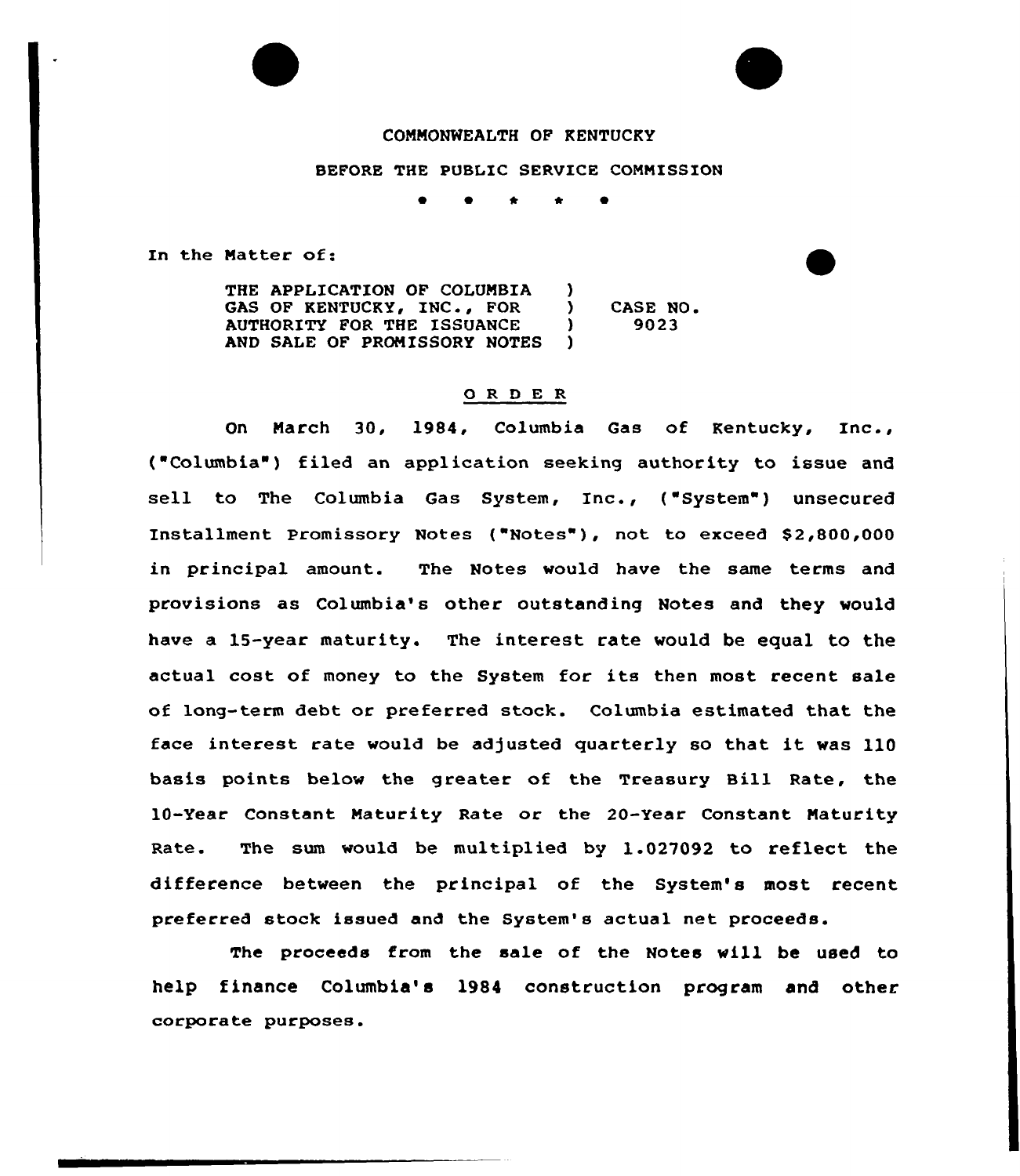The Commission, after considering the application and all evidence of record and being advised, is of the opinion and finds that the proposed issuance and sale by columbia of an amount not to exceed  $$2,800,000$  of its Notes, with a 15-year term and an interest rate as determined in the application, is for lawful objects within the corporate purpose of its utility operations, is necessary and appropriate for and consistent with the proper performance of its service to the public and will not impair its ability to perform that service, and is reasonably necessary and appropriate for such purposes.

IT IS THEREFORE ORDERED that Columbia be and it hereby is authorized to issue and sell an amount not to exceed S2 800,000 of its Notes, with a 15-year term and an interest rate as determined in the application.

IT IS FURTHER ORDERED that should the terms or the method for determining the interest rate vary from those set out out in the application, Columbia shall reapply for authority to issue its Notes and update its application to reflect the new terms and interest rate.

IT IS FURTHER ORDERED that the proceeds from the sale of the securities authorized herein shall be used only for the lawful purposes as set out in the application.

Nothing contained herein shall be construed as a finding of value for any purpose or as a warranty on the Commonwealth of Kentucky or any agency thereof as to the securities authorised herein.